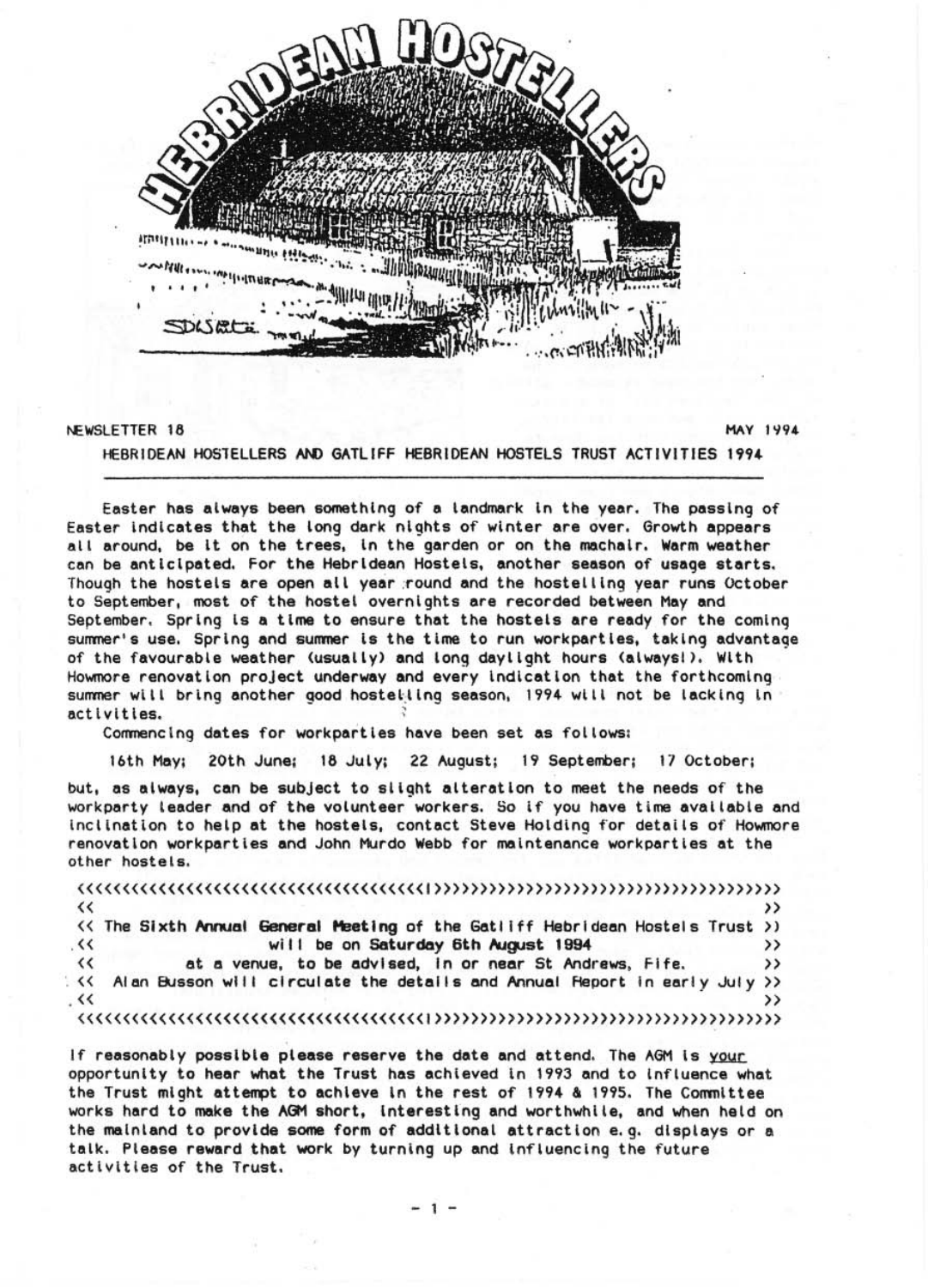Howmore renovation is proceeding very well. Most of the legal/local authority Issues have been dealt with and dlfflcultles over the historically defined and

actual access to the hostel have been resolved, giving Deldre Forsyth one last round of legal activity to pursue.

Your committee Is very surprised and hIghly delighted at how the money Is coming In. The Scottish Natural Heritage grant has been secured and other public sector funding is fairly certain to be provided. GHHT always has to provide 25% or more of the funds, and the news is good - without all the 'razza-matazz' of a public appeal launch and mass leafleting, money has flowed into the Howmore Renovation fund as a result of mentions In this and the Crofters Hostel Newsletters and from 'background' work by Peter Clarke and Pam Moncur In contacting supporters of previous GHHT appeals. Depending on how the fInal costlngs emerge, It may not be necessary to have an appeal on the scale that was necessary for Bernerav and Rhenlgidale. Our thanks



Howmore Hostel by Maggie Ramage trom A View from the Ridqe with thanks to Ian Mitchell

go to those who have already contributed to the Howmore project - any members with suggestions as to other sources of funds should contact Pam Moncur.

PhysIcal work started last Autumn when a team of three cleared the site and built up crumbling stonework on 'the bigger building' - the one that is to be part of the new hostel premises, and in March a team of four built up the walls and constructed the roof framework for 'the smaller building', that is the eventual cycle shed/store and in the meantime the store for the project tools and materials. No workparty reports are to hand but I am reliably informed that 'a good time was had by all.' Brian Wilson, a well known specialist In traditional building techniques will be working at Howmore In October both to help the project and to conduct some training In dry-stane walling and dyklng.

The Howmore sub-committee met at Ardrlshalg In April and the host Informs me that the whole sub-committee was fascinated and pleased to hear the progress made on the sanitation problem. The local authority requires a major project like Howmore to include upgrading of the sanitation facilities - increased hostel usage creates the same need. With other residences nearby and adjoining land having SSSI status, the Howmore project always needed a large, expensive and carefully crafted septic tank type of solution - until that is, Arthur Meaby came across *Living Water*, an Edinburgh based organisation to whom the Howmore problem Is dally business. Essentially, *Living* Water harness traditional techniques usIng reed and plant beds and Nature's own micro-organisms to ensure effective treatment of sewerage. *Living Water* can happily describe the biologIcally complex but mechanically simple nature of the process, but simple minds like mine are probably satlsfled wIth 'A diverse range of wafer purifying organisms from ponds, streams and wetlands are imported into and live in the reed and plant beds that are created to take the sewerage outflow, thus ensuring the treatment of the sewerage'. One GHHT "expert" on this latter stage described it to me as 'the wee beasties in the reeds and plants treat the sewerage and the plants thrive on the resulting nutrients'. The Trust is sure that this is a

 $-2 -$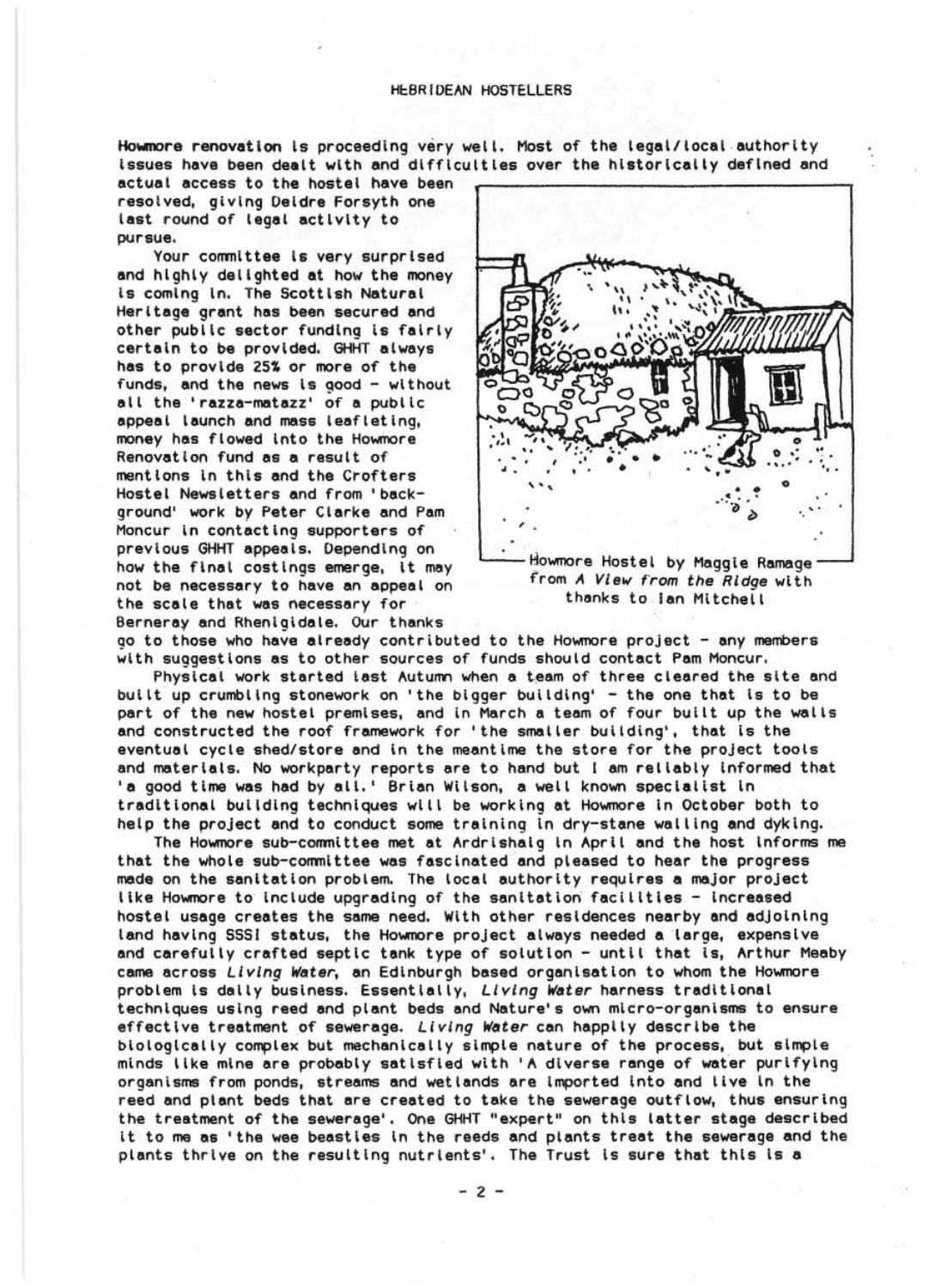## HEBRIDEAN HOSTELLERS

healthy, safe and ecologically sound solution to the Howmore sanitation problem and Is hopeful that the scheme being worked up by *Li ving Water* wIl l satIsfy the Local Authority requirements and become a hidden feature of the Howmore project. There Is stILI a lot more to do at Howmore, plenty of opportunity for dIfficulty and disaster, but at least the Howmore project has had a good start in life.

Is it all worth It? - We think so, as this letter (received with a renewal) I llustrates:

"I was urged to visit Berneray and I can tell you I was lucky enough to set off from Lochbolsdale with the wind at my back (I am a cyclist) and the sun In my face, on 20th May and reached Lochmaddy that evening with time and energy to spare. I really cannot Imagine anything on earth I could enjoy more than cycling In that place under those conditions. Of course, on Friday morning I set off for Berneray and In what seemed a short time Indeed, t was admIr Ing the unique situation of the Berneray hostel. Inside were two Germans, a young-ish lad and his female companion, neither of whom seemed too pleased to have their peace disturbed by an English O.A.P. However as soon as they discovered that I spoke their language, their attitude changed completely and the rest of the day was<br>sheer pieasure.

It might interest you to know what the Germans were doing at Berneray and why they lingered on some time after I left. They were Involved In a project, financed by the German Evangelical Church, to take two teenage German boys on a tour of Britain, Iceland and Spain. The boys had, I believe, been on the fringe of crime If not actually Involved In It . The journey was Intended to get them away from the urban environment of German consumerism and provide an educational<br>and therapeutic experience. This lad had Enqlish lessons in the afternoon and I was invited to join in. I had the impression that the "therapy" was working. For "therapy" read "Berneray". They Intended to stay longer because they enjoyed the

You and your fellow members of Hebridean Hostellers may wonder, at times, how Important Is the contribution you make to the enterprise. How valuable Is the enterprise Itself, anyway? Surely there can be no doubt about that. Countless people of a ll age groups are benefitting from the "therapy" of the Islands, and Berneray In particular. I suppose the consumer ism of the English YHA is a matter of economic necessity but we must be grateful that there is an alternative.

Thank you and good luckl" J. L. Westerdale

Firsts from the Royal Bank (from the Royal Bank of Scotland's Customer Newsletter, Jan '94). 'Even before the days of direct payment Into bank accounts, the mechanics of paying employees was simply - just fill up the pay packets and hand them out! For the people who sold Harris Tweed, however there was a snag. The tweed had to be produced on the cottager's hand looms rather than In a factory, so the weavers were scattered around the Islands of Harris and Lewis.

The National Bank of Scotland, now part of the Royal Bank, came up with the ideal solution: it took the bank to the weavers. A commodious Studebaker van left by our American allies was bought and converted into a bank-on-wheels. On .Tuesday 5 November 1946, the mobile bank had barely left Stornoway when It

Today the Royal Bank of Scotland operates fourteen converted Ford Transit vans as mobile banks, which offer all the facILities of a normal bank. '

*The Bank or Scotland also operates mobile banks* in *the Hebrides. GHHT operates accounts* at *both banks* so *that the hostel wardens (and others conducting the Trust's business In the Hebrides) can use whichever mobil e bank is the more convenient.* 

 $- 3 -$